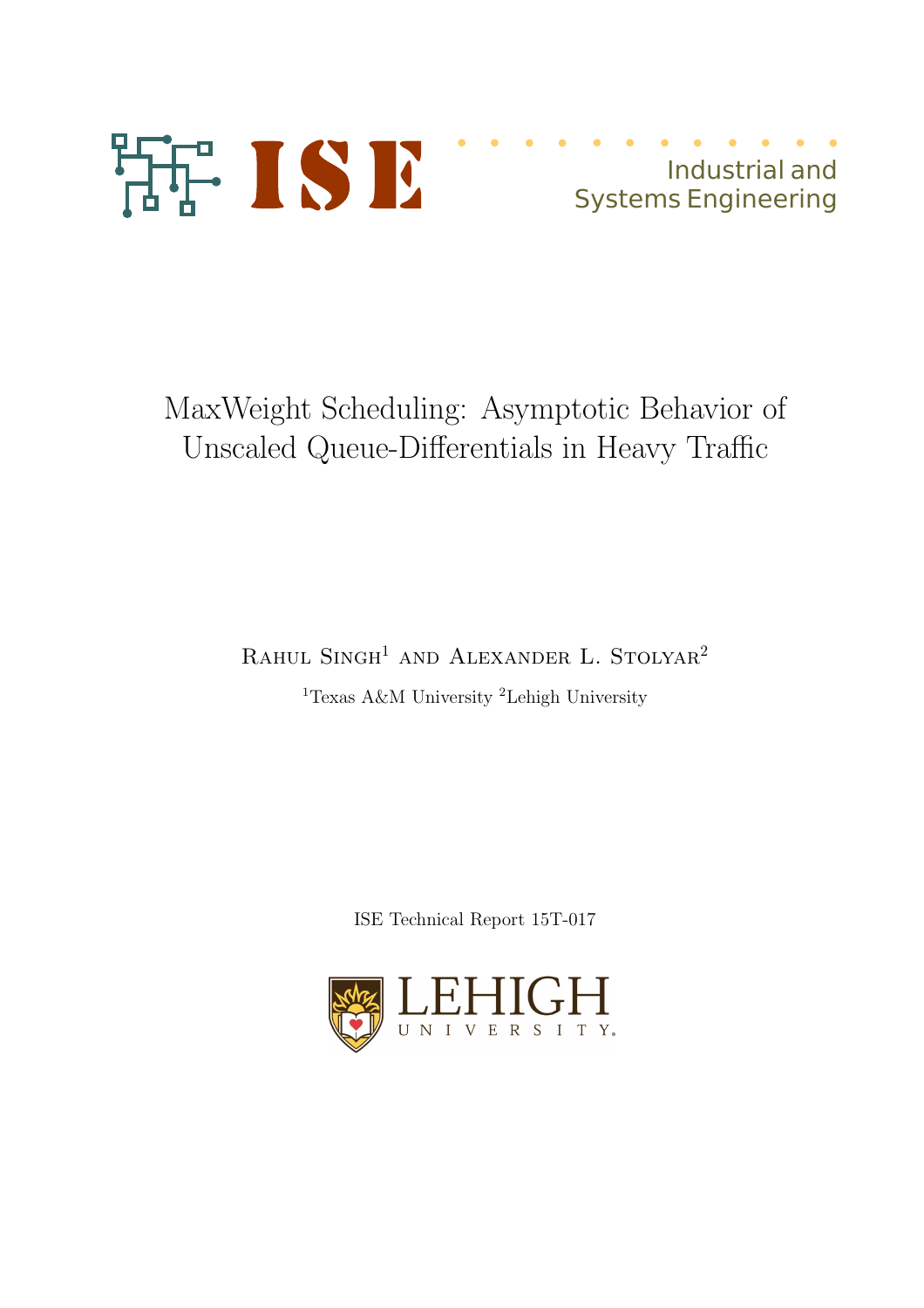# **MaxWeight Scheduling: Asymptotic Behavior of Unscaled Queue-Differentials in Heavy Traffic**

Rahul Singh ECE Department Texas A&M University College Station, TX 77843 rsingh1@tamu.edu

# ABSTRACT

The model is a "generalized switch", serving multiple traffic flows in discrete time. The switch uses MaxWeight algorithm to make a service decision (scheduling choice) at each time step, which determines the probability distribution of the amount of service that will be provided. We are primarily motivated by the following question: in the heavy traffic regime, when the switch load approaches critical level, will the service processes provided to each flow remain "smooth" (i.e., without large gaps in service)? Addressing this question reduces to the analysis of the asymptotic behavior of the unscaled queue-differential process in heavy traffic. We prove that the stationary regime of this process converges to that of a positive recurrent Markov chain, whose structure we explicitly describe. This in turn implies asymptotic "smoothness" of the service processes.

#### Keywords

Dynamic scheduling, MaxWeight algorithm, Heavy traffic asymptotic regime, Markov chain, Queue length differentials, Smooth service process

## 1. INTRODUCTION

Suppose we have a system in which several data traffic flows share a common transmission medium (or channel). Sharing means that in each time slot a scheduler chooses a transmission mode – the subset the flows to serve and corresponding transmission rates; the outcome of each transmission (the number of successfully delivered packets) is random. Scheduler has two key objectives: (a) the time-average (successful) transmission rate of each flow  $i$  has to be at least some  $\lambda_i > 0$ ; (b) the successful transmissions for each flow need to be spread out "smoothly" in time – without large time-gaps between succesful transmissions. Such models arise, for example, when the goal is *timely delivery* of information over a shared wireless channel [5].

A very natural way to approach this problem is to treat the

Alexander L. Stolyar ISE Department Lehigh University Bethlehem, PA 18015 stolyar@lehigh.edu

model as a queueing system, where services (transmissions) are controlled by a so called MaxWeight scheduler (see [3, 9, 10]), which serves a set of *virtual queues* (one for each traffic flow), each receiving new work at the rate  $\lambda_i$ . (See e.g. [1].) This automatically achieves objective (a), if this is feasible at all; MaxWeight is known to be *throughput optimal* – stabilize the queues if this is feasible at all. The MaxWeight stability results, however, do not tell whether or not the objective (b) is achieved. Specifically, when the system is heavily loaded, i.e. the vector  $\lambda = (\lambda_i)$  is within the system *rate region* V, but close to its boundary, the steady-state queue lengths under MaxWeight are necessarily large, and it is conceivable that this may result in large time-gaps in service for individual flows. (Note that, if (a) and (b) are the objectives and the queues are virtual, the large queue lengths in themselves are not an issue. As long as (a) and (b) are achieved, minimizing the queue lengths is not important.) Our main results show that this is *not* the case. Namely, in the heavy traffic regime, when  $\lambda \to \lambda^*$ , where  $\lambda^*$  is a point on the outer boundary of rate region  $V$ , the service process remains "smooth", in the sense that its stationary regime converges to that of a positive recurrent Markov chain, whose structure is given explicitly.

To obtain "clean" convergence results, we assume that the amount of new work arriving in the queues in each time slot is random and has *continuous* distribution. (The amounts of service are random, but discrete.) Under this assumption, the state spaces of the processes that we consider are continuous. On one hand, this makes the analysis more involved (because the notion of positive recurrence is more involved for a continuous state space, as opposed to a countable one). But on the other hand, this makes all stationary distributions absolutely continuous w.r.t. the corresponding Lebesgue measure, making it easier to prove convergence. We emphasize that the assumption of continuous distribution of the arriving work is non-restrictive; if we create virtual queues, artificially, for the purpose of applying MaxWeight algorithm, the structure of the virtual arrival process is within our control.

The problem essentially reduces to analysis of stationary versions of the *queue-differential* process  $Y$ , which is the projection of the (weighted) queue length process on the subspace  $\nu_{\perp}$ , orthogonal to the outer *normal cone*  $\nu$  to the rate region V at the point  $\lambda^*$ . As we show, in the heavy-traffic limit, in steady-state, the values of the queue-differential process Y uniquely determine the decisions chosen by MaxWeight scheduler. Note that the process  $Y$  is obtained by projection only, without any scaling depending on the system load.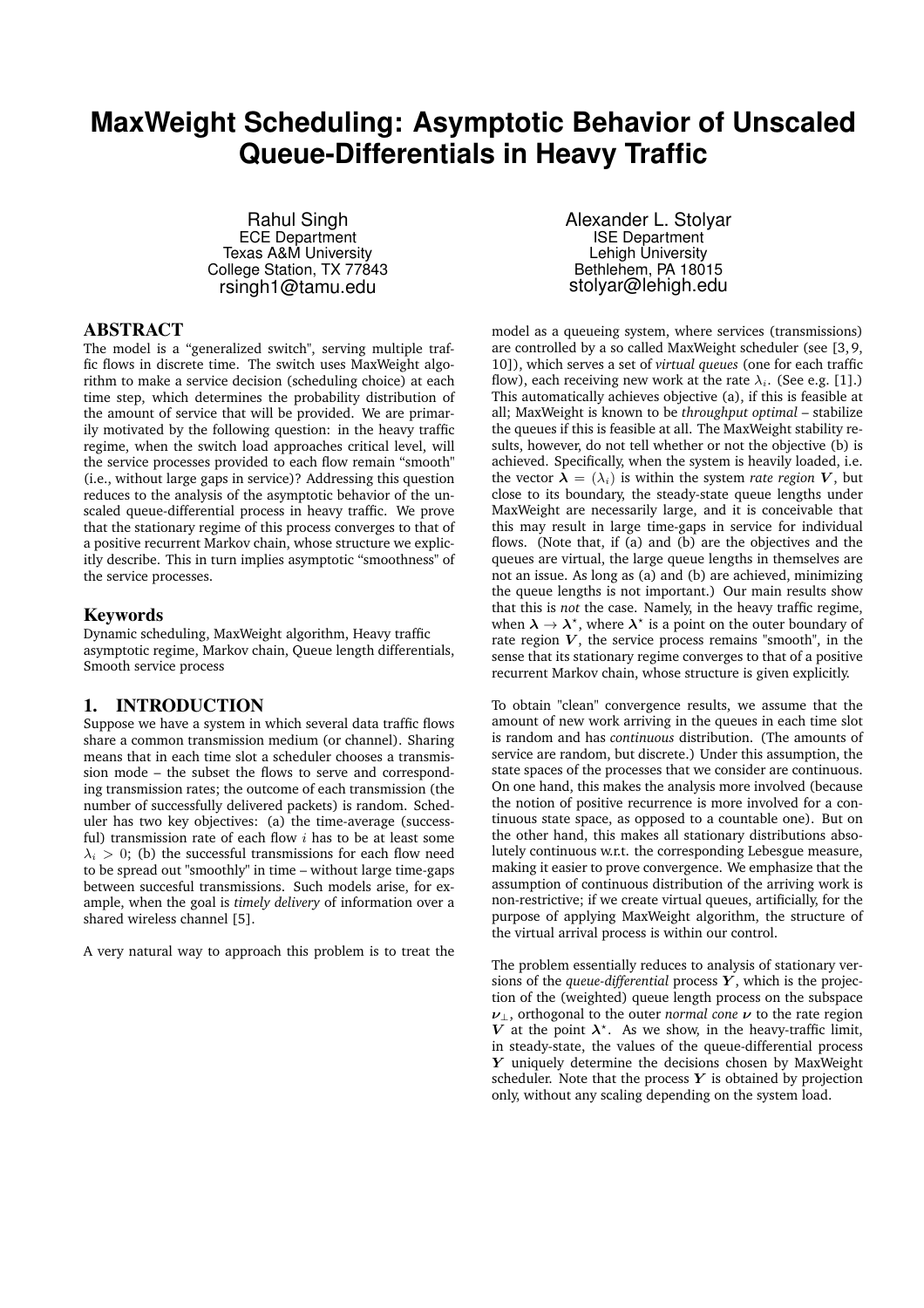The model that we consider is essentially a "generalized switch" of [9]. Some features of our model, namely random service outcome and continuous amounts of arriving work, as well as the objective (b), are motivated by applications such as timely delivery of packets of multiple flows over a shared wireless channel [5]. The model of [5] is a special case of ours; paper [5] introduces a *debt scheme* and proves that it achieves the throughput objective (a); the objective (b) is not considered in [5].

The analysis of MaxWeight stability has a long history, starting from the seminal paper [10], which introduced MaxWeight; heavy traffic analysis of the algorithm originated in [9]. (See, e.g., [3] for an extensive recent review of MaxWeight literature.)

The line of work most closely related to this paper, is that in [3, 6, 7]. Paper [3] studies MaxWeight under heavy traffic regime and under the additional assumption that the normal cone  $\nu$  is one-dimensional, i.e. it is a ray. (The latter assumption is usually referred to in the literature as *complete resource pooling* (CRP).) Paper [3] shows, in particular, the stationary distribution tightness of what we call the queuedifferential process  $Y$  in heavy traffic. Part of our analysis is also showing the stationary distribution tightness of  $Y$  – it is analogous to that in [3] (and we also borrow a lot of notation from [3]). Besides the difference in models, our proof of tightness is more general in that it applies to non-CRP case – this more general argument is close to that used in [2]. From the tightness of stationary distributions, using the structure of the corresponding continuous state space, we obtain the convergence of the stationary version of (non-Markov) process  $Y$ to that of a positive recurrent Markov chain, whose structure we explicitly describe.

Papers [6, 7] consider objective (b) in the heavy traffic regime. They introduce a modification of MaxWeight, called *regular service guarantee* (RSG) scheme, which explicitly tracks the service time-gaps for each flow to dynamically increase the scheduling priority of flows with large current time-gaps. The papers prove that RSG, under certain parameter settings, preserves heavy-traffic queue-length minimization properties of MaxWeight, under CRP condition; at the same time, the papers demonstrate via simulations that RSG improves smoothness (regularity) of the service process. Recall that in this paper we focus on the "pure" MaxWeight, without CRP, and formally show the service process smoothness in the heavy traffic limit.

The rest of the paper is organized as follows. The formal model is presented in Section 2. Section 3 describes the MaxWeight algorithm and the heavy traffic asymptotic regime. Our main results, Theorems 2 and 21 are described in Section 4. (Formal statement of Theorem 21 is in Section 9.) The CRP condition is defined in Section 5. In Section 6 we provide some necessary background and results for general state-space Markov chains. Sections  $7 - 9$  we prove our results for the special case when CRP holds. Finally, in Section 10 we show how the proofs generalize to the case when CRP does *not* necessarily hold.

## 1.1 Basic notation

Elements of a Euclidean space  $\mathbb{R}^N$  will be viewed as rowvectors, and written in bold font;  $\|a\|$  is the usual Euclidean norm of vector  $a$ . For two vectors  $a$  and  $b$ ,  $a \cdot b$  denotes their scalar (dot) product; vector inequalities are understood componentwise; zero vector and the vector of all ones are denoted  $0$  and  $1$ , respectively;  $ab$  will denote the vector obtained by componentwise multiplication; if all components of *b* are non-zero,  $\frac{a}{b}$  will denote the vector obtained by componentwise division; statement " $a$  is a positive vector" means  $a > 0$ . The closed ball of radius r centered at x is  $B_r(x)$ . The positive orthant of  $\mathbb{R}^N$  is denoted  $\mathbb{R}^N_+ = \{\bm{x} \in \mathbb{R}^N: \bm{x} \geq \bm{0}\}.$ 

For numbers a and b, we denote  $a \vee b = \max(a, b)$ ,  $a \wedge b =$  $\min(a, b), a^+ = a \vee 0$ . For vectors  $a \leq b$ , we denote by  $[a, b]$ the rectangle  $\times_{i=1}^N [a_i, b_i]$  in  $\mathbb{R}^N$ .

We always consider Borel  $\sigma$ -algebra  ${\mathcal B}({\mathbb R}^{N})$  (resp.  ${\mathcal B}({\mathbb R}^{N}_{+})$  ) on  $\mathbb{R}^N$  (resp.  $\mathcal{B}(\mathbb{R}^N_+))$ , when the latter is viewed as measurable space. Lebesgue measure on  $\mathbb{R}^N$  is denoted by  $\mathcal{L}$ . When we consider a linear subspace of  $\mathbb{R}^N$ , we endow it with the Euclidean metric and the corresponding Borel  $\sigma$ -algebra and Lebesgue measure.

For a random process  $W(t)$ ,  $t = 0, 1, 2, \ldots$ , we often use notation  $W(\cdot)$  or simply  $\overline{W}$ .

## 2. SYSTEM MODEL

We consider a system of  $N$  flows served by a "switch", which evolves in discrete time  $t = 0, 1, \ldots$  At the beginning of each time-slot, the scheduler has to choose from a finite number  $K$ of "service-decisions". If the service decision  $k \in \{1, \ldots, K\}$ is chosen, then independently of the past history the flows get an amount of service, given by a random non-negative vector. Furthermore, we assume that (if decision  $k$  is chosen), there is a finite number  $\mathcal{O}_k$  of possible service-vector outcomes, i.e. with probability  $p^{k,j}$ ,  $j = 1, \ldots, \mathcal{O}_k$ , it is given by a non-negative vector  $\boldsymbol{v}^{k,j} = (v_1^{k,j}, \dots, v_N^{k,j}).$  The expected service vector for decision  $k$  is denoted  $\boldsymbol{\mu}^k = (\mu^k_1, \dots, \mu^k_N) =$  $\sum_{j=1}^{\mathcal{O}_k} v^{k,j} p^{k,j}.$  We assume that vectors  $\boldsymbol{\mu}^k$  are non-zero and different from each other; and that for each  $i$  there exists  $k$ such that  $\mu_i^k > 0$ . We will use notations

$$
S_i^{max} = \max v_i^{k,j} \text{ over all } k \text{ and } j; \quad \mathbf{S}^{max} = (S_1^{max}, \dots, S_N^{max}).
$$

We denote by  $S(t) = (S_1(t), \ldots, S_N(t))$  the (random) realization of the service vector at time t, and call  $S(\cdot)$  the service process.

After the service at time  $t$  is completed, a random amount of work arrives into the queues, and it is given by a non-negative vector  $A(t) = (A_1(t), \ldots, A_N(t))$ . The values of  $A(t)$  are i.i.d. across times t, and  $A(\cdot)$  is called the arrival process. The mean arrival rates of this process are given by vector

$$
\boldsymbol{\lambda}=(\lambda_1,\ldots,\lambda_N)=E\boldsymbol{A}(t).
$$

We will now make assumptions on the distribution of  $A(t)$ . The distribution is absolutely continuous w.r.t. Lebesgue measure, it is concentrated on the rectangle  $[0, A^{\max}]$  for some constant vector  $A^{\max} > S^{\max}$ ; moreover, on this rectangle the distribution density  $f(x)$  is both upper and lower bounded by positive constants, i.e.  $0 < \delta_* \leq f(\boldsymbol{x}) \leq \delta^*$ .

If  $\mathbf{Q}(t) \triangleq (Q_1(t), \ldots, Q_N(t))$  is the vector of queue lengths at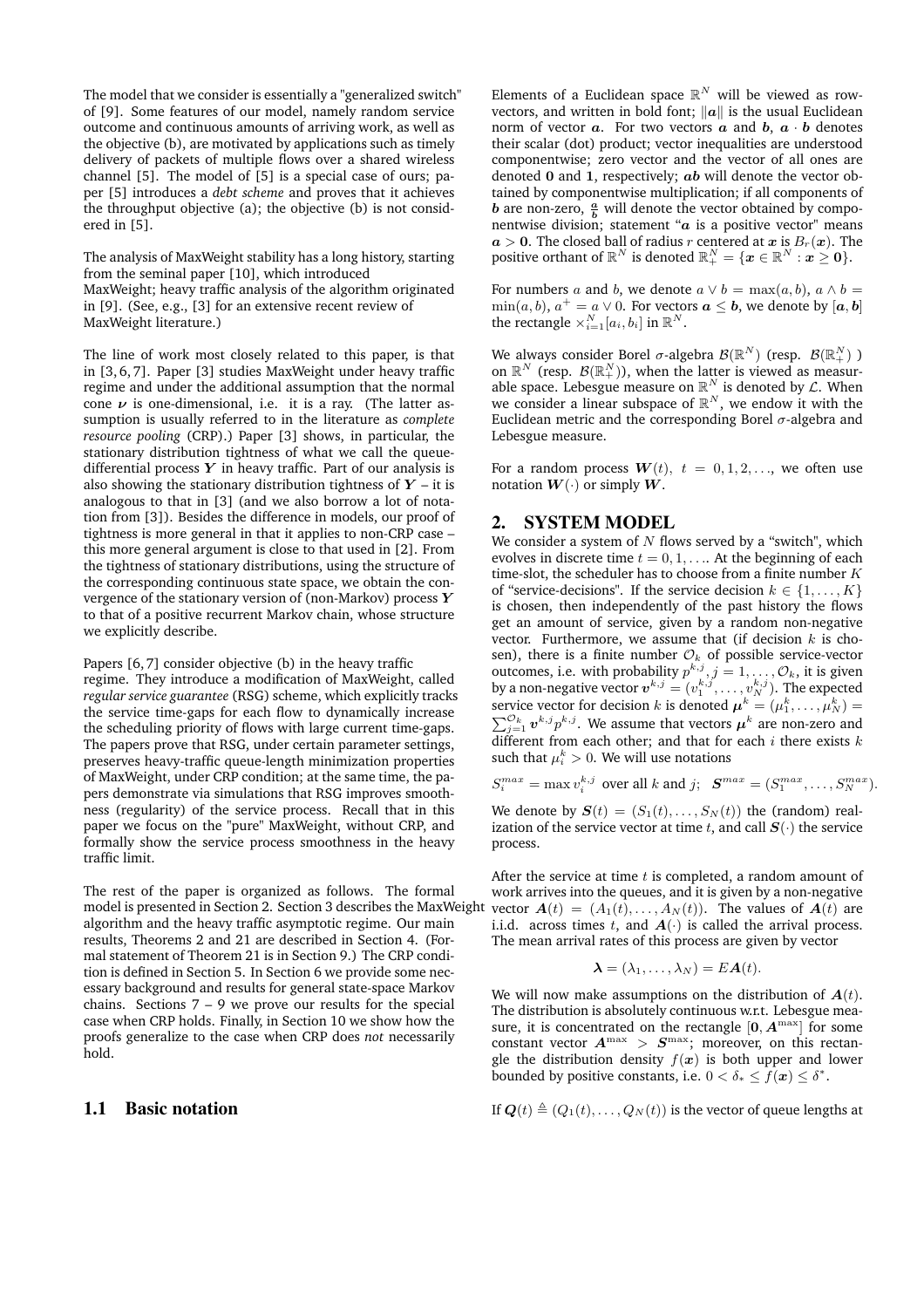time t, then for each  $i = 1, \ldots, N$ 

$$
Q_i(t+1) = (Q_i(t) - S_i(t))^+ + A_i(t),
$$
  
=  $Q_i(t) + A_i(t) - S_i(t) + U_i(t),$  (1)

where  $U_i(t) = (S_i(t) - Q_i(t))^+$  is the amount of service "wasted" by flow  $i$  at time  $t$ .

# 3. MAXWEIGHT SCHEDULING SCHEME. HEAVY TRAFFIC REGIME

#### 3.1 MaxWeight definition

Let a vector  $\gamma = (\gamma_1, \ldots, \gamma_N) > 0$  be fixed. MaxWeight scheduling algorithm chooses, at each time  $t$ , a service decision

$$
k \in \arg\max_{l} \left( (\gamma \mathbf{Q}(t)) \cdot \boldsymbol{\mu}^{l} \right); \tag{2}
$$

with ties broken according to any well defined rule.

Under MaxWeight, the queue length process  $Q(\cdot)$  is a discrete time Markov chain with (continuous) state space  $\mathbb{R}^N_+$ . System stability is understood as positive Harris recurrence of this Markov chain.

Denote the system *rate region* by

$$
\boldsymbol{V} \triangleq \left\{ \boldsymbol{x} \in \mathbb{R}_+^N : \boldsymbol{x} \le \sum_k \psi_k \boldsymbol{\mu}^k \text{ for some } \psi_k \ge 0, \sum_k \psi_k = 1 \right\}
$$
(3)

It is well known (see [3, 9, 10]) that, in general, under MaxWeight the system is stable as long as the vector of mean arrival rates  $\lambda$  is such that  $\lambda < x \in V$ . (Scheduling rules having this property are sometimes called "throughput-optimal".) This is true for our model as well as will be shown in Section 7. (Establishing this fact is not difficult, but it does not directly follow from previous work, because we have continuous state space.)

#### 3.2 Heavy traffic regime

We will consider a sequence of systems, indexed by  $n \to \infty$ , operating under MaxWeight scheduling. (Variables pertaining to *n*-th system will be supplied superscript  $(n)$ .) The switch parameters will remain unchanged, but the distribution of  $\boldsymbol{A}^{(n)}(t)$  changes with  $n:$  namely, for each  $n$  it has density  $f^{(n)}$ which satisfies all conditions specified in Section 2, and  $f^{(n)}$ uniformly converges to some density  $f^*$ . Note that, automatically, the limiting density  $f^{\star}$  (as well as each  $f^{(n)}$ ) satisfies bounds  $0 < \delta_* \leq f^{\star}(\boldsymbol{x}) \leq \delta^*$  in the rectangle  $[\boldsymbol{0}, \boldsymbol{A}^{max}]$ , and is zero elsewhere. The arrival process  $A^{\star}(\cdot)$ , such that the distribution of  $\mathbf{A}^{\star}(t)$  has density  $f^{\star}$ , has the arrival rate vector  $\lambda^*$ . Correspondingly,  $\lambda^{(n)} \to \lambda^*$ .

We assume that  $\lambda^\star > 0$  is a maximal element of rate region V, i.e.  $x \geq \lambda^*$  and  $x \in V$  only when  $x = \lambda^*$ . Thus,  $\lambda^*$  lies on the outer boundary of  $V$ . We further assume that for each  $n$ ,  $\boldsymbol{\lambda}^{(n)}$  lies in the *interior* of  $\boldsymbol{V};$  therefore, the system is stable for each  $n$  (under the MaxWeight algorithm).

The (limiting) system, with arrival process  $A^{\star}(\cdot)$  is called critically loaded.

# 4. MAIN RESULTS

Consider the sequence of systems described in Section 3, in the heavy traffic regime. Under any throughput-optimal scheduling algorithm, for each  $n$ , the steady-state average amount of service provided to each flow  $i$  is greater or equal to its arrival rate  $\lambda_i$ . (It may, and typically will, be greater if the wasted service is taken into account.)

We now define the notion of *asymptotic smoothness* of the steady-state service process. Informally, it means the property that as the system load approaches critical, the steady state service processes are such that for each flow the probability of a T-long gap (without any service at all) uniformly vanishes, as  $T \to \infty$ .

For each  $n,$  consider the cumulative service process  $\boldsymbol{G}^{(n)}(\cdot)$  in steady state. Namely,

$$
\bm{G}^{(n)}(t) \triangleq \sum_{\tau=1}^{t} \bm{S}^{(n)}(\tau), \quad t = 1, 2, \ldots
$$

DEFINITION 1. *We call the service process asymptotically smooth, if*

$$
\max_{i} \lim_{T \to \infty} \left( \limsup_{n \to \infty} P\left( G_i^{(n)}(T) = 0 \right) \right) = 0. \tag{4}
$$

Our key result (Theorem 21 in Section 9) shows that a "queuedifferential" process, which determines scheduling decisions in the system under MaxWeight in heavy traffic, is such that its stationary version converges to that of stationary positive Harris recurrent Markov chain, whose structure we describe explicitly. This result, in particular, will imply the following

THEOREM 2. *Consider the sequence of systems described in Section 3, in the heavy traffic regime. Under MaxWeight scheduling, the service process is asymptotically smooth.*

The proof is given in Section 9.

## 5. COMPLETE RESOURCE POOLING CONDITION

To improve exposition, we first give detailed proofs of our main results for the special case, when the following *complete resource pooling* (CRP) condition holds. (In Section 10 we will show how the proof generalizes to the case without the CRP condition.) Assume that vector  $\lambda^*$  is such that there is a unique (up to scaling) outer normal vector  $\nu > 0$  to V at point  $\lambda^*$ ; we choose  $\nu$  so that  $\|\nu\| = 1$ . Denote by

$$
V^* \triangleq \underset{x \in V}{\arg \max} \nu \cdot x \tag{5}
$$

the outer face of V where  $\lambda^*$  lies. Given our assumptions on  $\lambda^*$ , it lies in the relative interior of  $V^*$ .

By  $\boldsymbol \nu_\perp$  we denote the subspace of  $\mathbb{R}^N$  orthogonal to  $\boldsymbol \nu.$  For any vector  $\boldsymbol{a}$ , we denote by  $\boldsymbol{a}_* \triangleq (\boldsymbol{a} \cdot \boldsymbol{\nu}) \boldsymbol{\nu}$  its orthogonal projection on the (one-dimensional) subspace spanned by  $\nu$ , and by  $a_{\perp} \triangleq a - a_{\star}$  its orthogonal projection on the  $(N - 1)$ dimensional subspace  $\nu_{\perp}$ .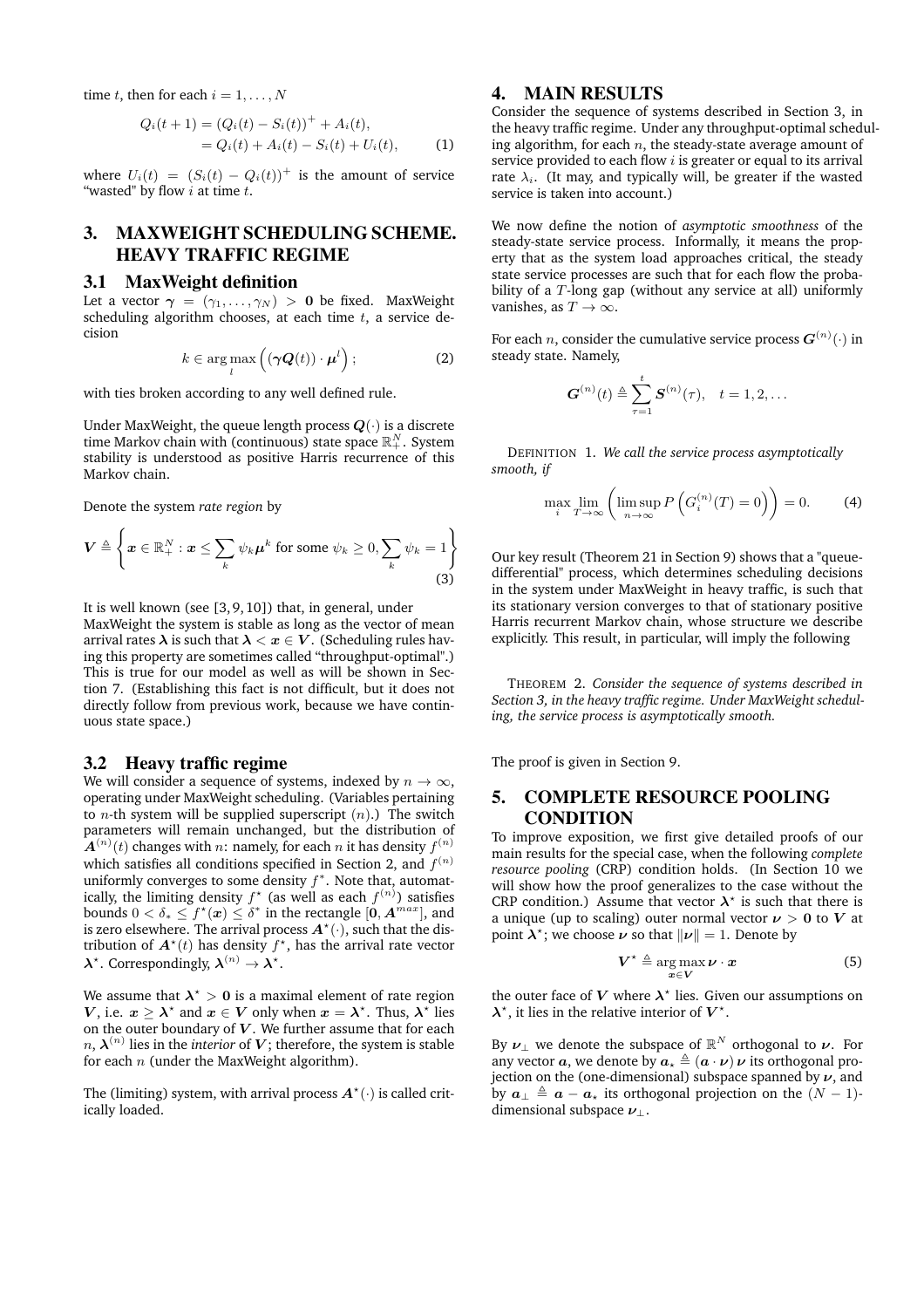The following observations and notations will be useful. There is a  $\delta > 0$  such that the entire set

$$
B_{\boldsymbol{\lambda}^\star}^\delta \triangleq \{ \boldsymbol{y} \in \boldsymbol{V}^\star : ||\boldsymbol{y} - \boldsymbol{\lambda}^\star|| \leq \delta \},\tag{6}
$$

also lies in the relative interior of  $V^*$ .

# 6. BACKGROUND ON GENERAL-STATE-SPACE DISCRETE-TIME MARKOV CHAINS

We will briefly discuss some notions and results from [8] and [4] on the stability of discrete time Markov Chains (MC), which will be used in later sections. Throughout this section we will assume that the Markov Chain  $\mathbf{\Phi} = \{ \Phi(0), \Phi(1), \ldots \}$ is evolving on a locally compact separable metric space  $X$ whose Borel  $\sigma$ -algebra will be denoted by  $\mathcal{B}$ .  $P_n$  and  $E_n$  are used to denote the probabilities and expectations conditional on  $\Phi_0$  having distribution  $\eta$ , while  $P_x$  and  $E_x$  are used when  $\eta$  is concentrated at x. The transition function of  $\Phi$  is denoted by  $P(\boldsymbol{x}, A), \boldsymbol{x} \in \mathbf{X}, A \in \mathcal{B}$ . The iterates  $P^t, t = 0, 1, 2, \ldots$ , are defined inductively by

$$
P^0 \triangleq I, P^t \triangleq PP^{t-1}, t \ge 1,
$$

where  $I$  is the identity transition function.

DEFINITION 3. *(i)*  $\phi$ -irreducibility: A Markov Chain  $\Phi$  =  $\{\Phi(0), \Phi(1), \ldots\}$  *is called*  $\phi$  *irreducible if there exists a finite measure*  $\phi$  *such that*  $\sum_{k=1}^{\infty} P^k(\boldsymbol{x},A) > 0$  for all  $\boldsymbol{x} \in \boldsymbol{X}$  whenever  $\phi(A) > 0$ . Measure  $\phi$  is called an irreducibility measure.

*(ii) Harris Recurrence: If*  $\Phi$  *is*  $\phi$ *-irreducible and*  $P_x(\Phi(t) \in$  $A$  *i.o.*)  $\equiv$  1 *whenever*  $\phi(A) > 0$ *, then*  $\Phi$  *is called Harris recurrent. [Abbreviation 'i.o.' means 'infinitely often'.]*

*(iii) Invariant Measure: A* σ*-finite measure* π *on* B *with the property*

$$
\pi\{A\} = \pi P\{A\} \triangleq \int \pi(d\boldsymbol{x}) P(\boldsymbol{x}, A), \forall A \in \mathcal{B},
$$

*is called an invariant measure.*

*(iv) Positive Harris Recurrence: If* Φ *is Harris Recurrent with a finite invariant measure* π*, then it is called positive Harris Recurrent.*

*(v) Boundedness in Probability: If for any*  $\epsilon > 0$  *and any*  $x \in$ X*, there exists a compact set* D *such that*

$$
\lim_{t \to \infty} \inf_{P_{\mathbf{x}}(\Phi(t) \in D) \ge 1 - \epsilon,\tag{7}
$$

.

*then the Markov process* Φ *is called bounded in probability.*

*(vi)* Small Sets: A set *C* is called small if for all  $x \in C$  and some *integer*  $l \geq 1$ *, we have* 

$$
P^{l}(\boldsymbol{x},\cdot) \geq \nu(\cdot),\tag{8}
$$

*where*  $\nu(\cdot)$  *is a sub-probability measure, i.e.*  $\nu(\mathbf{X}) < 1$ *.* 

*(vii) For a probability distribution*  $\boldsymbol{a} = (a_1, a_2 \dots)$  on  $\{1, 2, \dots\}$ *, the Markov transition function*  $K_a$  *is defined as* 

$$
K_{\mathbf{a}} \triangleq \sum_{i=1}^{\infty} a_i P^i
$$

*(viii) Petite Sets: A set*  $A \in \mathcal{B}$  *and a sub-probability measure*  $\psi$ on  $\mathcal{B}(X)$  are called petite if for some probability distribution  $a$ *on* {1, 2, . . .} *we have*

$$
K_{\mathbf{a}}(\mathbf{x},\cdot)\geq\psi(\cdot),\forall\mathbf{x}\in A.
$$

*(ix) Non-evanescence: A Markov chain* Φ *is called non-evanescent if*  $P_x{\Phi \to \infty} = 0$  *for each*  $x \in X$ *.* [*Event*  ${\Phi \to \infty}$  *consists of the outcomes such that the sequence* Φ(t) *visits any compact set at most a finite number of times.]*

The following proposition states some results from [8].

PROPOSITION 4. *(i) If a set* A *is small and for some probability distribution*  $\boldsymbol{a}$  *on*  $\{1, 2, \ldots\}$  *and*  $\boldsymbol{a}$  *set*  $B \in \mathcal{B}$ *, we have* 

$$
\inf_{\boldsymbol{x}\in B} K_{\boldsymbol{a}}(\boldsymbol{x}, A) > 0,\tag{9}
$$

*then* B *is petite.*

*(ii) Suppose that every compact subset of* X *is petite. Then* Φ *is positive Harris recurrent if and only if it is bounded in probability.*

*(iii) Suppose that every compact subset of* X *is petite. Then* Φ *is Harris recurrent if and only if it is non-evanescent.*

The following result is form from [4]. It is stated in a form convenient for its application in this paper.

PROPOSITION 5. *Let* L(x) *be a non-negative (Lyapunov) function such that the Markov process* Φ *satisfies the following two conditions, for some positive constants* κ, δ, D*:*

(a)  $E\left[L(\Phi(t+1)) - L(\Phi(t)) | \Phi(t) = \mathbf{x}\right] < -\delta$ , for any state  $\mathbf{x}$ *such that*  $L(x) > \kappa > 0$ *. (b)*  $|L(\Phi(t+1)) - L(\Phi(t))| < D$ .

Then there exist constants 
$$
\eta > 0
$$
 and  $0 < \rho < 1$  such that

$$
P(L(\Phi(t))\geq u\mid L(\Phi(0))=b)\leq
$$

$$
\rho^t \exp(\eta(b-u)) + \frac{1-\rho^t}{1-\rho} D \exp(\eta(\kappa - u)), \ u \ge 0. \tag{10}
$$

#### 7. QUEUE LENGTH PROCESS

Recall that  $\bm{Q}^{(n)}(\cdot)$  is the queue length process for the  $n\text{-th}$ system under MaxWeight. In this section we prove that for all  $n$ , the process  $\boldsymbol{Q}^{(n)}(\cdot)$  is positive Harris recurrent. The proof uses a Lyapunov drift argument which is fairly standard (in fact, there is more than one way to prove stability of  $\bm{Q}^{(n)}(\cdot)),$ except, since our state space is continuous, as a first step we will show that all compact sets are petite.

Some simple preliminary observations are given in the following lemma.

LEMMA 6. *(i) The points*  $\boldsymbol{x} \in \mathbb{R}^N_+$ *, such that* 

 $k \in \argmax_{\ell}(\bm{\gamma x}) \!\cdot\! \bm{\mu}^l$  is non-unique, form a set of zero Lebesgue measure. Moreover, if  $\bm{x} > \bm{0}$  is such that  $k \in \argmax_{\ell}(\bm{\gamma} \bm{x}) \cdot \bm{\mu}^l$ *is unique, then for a sufficiently small*  $\epsilon > 0$  *the decision k is* also the unique element of  $\argmax_{\ell} (\bm{\gamma y}) \cdot \bm{\mu}^l$  for all  $\bm{y} \in B_{\epsilon}(\bm{x})$ .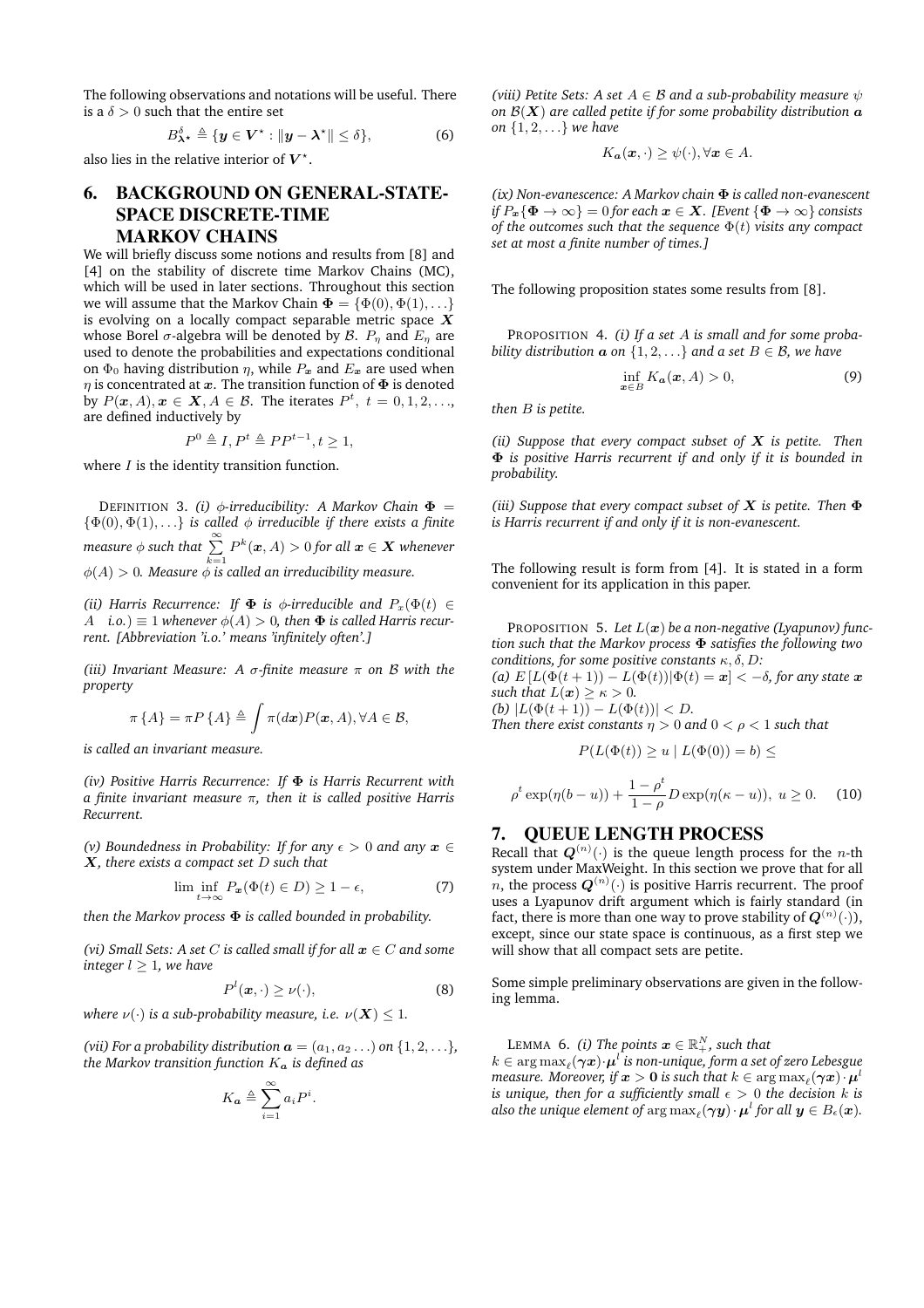*(ii)* The one-step transition function  $P^{(n)}(\boldsymbol{x},\cdot)$  of the process  $\boldsymbol{Q}^{(n)}(\cdot)$  is such that, uniformly in  $n$  and  $\boldsymbol{x} \in \mathbb{R}_{+}^{N}$ , the distribution  $P^{(n)}(\boldsymbol{x},\cdot)$  is absolutely continuous with the density upper  $b$ ounded by  $\delta^*$  and, in the rectangle  $[\mathbf{0}, \boldsymbol{A}^{max}-\boldsymbol{S}^{max}]$ , lower *bounded by*  $\delta_*$ *.* 

PROOF. Statement (i) easily follows from the finiteness of the set of decisions  $k$ . Statement (ii) easily follows from the assumptions on the arrival process distribution and the fact that  $\boldsymbol{S}^{max} < \boldsymbol{A}^{max}.$ 

LEMMA 7. For any  $x > 0$ , there exists  $\epsilon > 0$  such that the set  $B_\epsilon(\bm{x})$  is small for the process  $\bm{Q}^{(n)}(\cdot)$ .

PROOF. Consider rectangle

 $H = [\bm{x} + (1/3)(\bm{A}^{max} - \bm{S}^{max}), \bm{x} + (2/3)(\bm{A}^{max} - \bm{S}^{max})].$ Choose  $\epsilon > 0$  small enough, so that  $\epsilon < (1/3) \min_i (A_i^{max} S_i^{max})$  and  $\epsilon < \min_i x_i$ . Then,  $B_{\epsilon}(\boldsymbol{x})$  lies in the interior of  $\mathbb{R}^N_+$ and every point in  $B_{\epsilon}(\boldsymbol{x})$  is strictly smaller than any point in H. Lemma 6(ii) implies that for any  $y \in B_{\epsilon}(x)$ , the distribution  $P^{(n)}(\bm{y},\cdot)$  has a density lower bounded by  $\delta_*$  in  $H.$ 

LEMMA  $\,$  8. *For the Markov process*  $\boldsymbol{Q}^{(n)}(\cdot)$ *, any compact set is petite.*

PROOF. Consider a compact set  $G \subset \mathbb{R}^N_+;$  of course,  $G$  is bounded. Fix arbitrary  $x > 0$  and pick  $\epsilon > 0$  small enough, so that  $B_\epsilon(\boldsymbol{x})$  is small and lies in the interior of  $\mathbb{R}^N_+$ . Pick small  $\delta > 0$  such that any point in  $\{||y|| \leq \delta\}$  is strictly less than any point in  $B_{\epsilon}(\boldsymbol{x})$ .

It is easy to verify that there exists an integer  $\tau > 0$  such that the following holds uniformly in  $\boldsymbol{Q}^{(n)}(0) \in G$ :

$$
P\{\|\mathbf{Q}^{(n)}(\tau)\| \le \delta\} \ge \alpha \text{ for some } \alpha > 0. \tag{11}
$$

Indeed, suppose first that for all  $t = 0, 1, \ldots, A^{(n)}(t) = 0$ . (This is a probability zero event, of course, but let's consider it anyway.) Then, for any  $\delta_3 > 0$  there exist  $\delta_1, \delta_2 > 0$ , such that the following holds: with probability at least some  $\delta_1 > 0$ , the norm  $\|\dot{\boldsymbol{Q}}^{(n)}(t)\|$  decreases at least by some  $\delta_2 \,>\, 0,$  at each time  $t$  when  $\|\boldsymbol{Q}^{(n)}(t)\| \geq \delta_3 > 0.$  This implies that for some  $\tau > 0$  and  $\delta_4 > 0$ ,  $\boldsymbol{Q}^{(n)}(0) \in G$  implies  $P\{\|\boldsymbol{Q}^{(n)}(\tau)\| \leq \tau\}$  $\{\delta_3\} \geq \delta_4$ . Now, using this and the fact that with a positive probability  $\boldsymbol{A}^{(n)}(t)$  can be "very close to  $\boldsymbol{0},$ " we can easily establish property (11). (We omit rather trivial details.)

Next, it is easy to show that there exists an integer  $\tau_1 > 0$ such that the following holds uniformly in  $\|\boldsymbol{Q}^{(n)}(0)\|\leq \delta$ :

$$
P\{\|\mathbf{Q}^{(n)}(\tau_1)\| \in B_{\epsilon}(\boldsymbol{x})\} \geq \alpha_1 \text{ for some } \alpha_1 > 0. \qquad (12)
$$

Here we use Lemma 6(ii), which shows that at each time step the distribution of the increments of  $\bm{Q}^{(n)}(\cdot)$  has a density lower bounded by  $\delta_*$  in [0,  $A^{max} - S^{max}$ ].

From (11) and (12) we see that uniformly in  $\boldsymbol{Q}^{(n)}(0)\in G,$  $P\{\|\boldsymbol{Q}^{(n)}(\tau+\tau_1)\| \, \in \, B_{\epsilon}(\boldsymbol{x})\} \, \geq \, \alpha \alpha_1.$  Application of Theorem  $4(i)$  shows that G is petite (and, moreover, that it is small).  $\square$ 

To prove stability, we will apply Proposition 4 which requires the following

LEMMA 9. Consider the scalar projection  $\|\sqrt{\gamma} \bm Q^{(n)}(\cdot)\|,$  t  $=$  $0, 1, \ldots$  of the the Markov process  $\boldsymbol{Q}^{(n)}$  starting with a fixed  $\mathbf{Q}^{(n)}(0)$ , such that  $\|\sqrt{\gamma}\mathbf{Q}^{(n)}(0)\| = b$ . Then, uni*formly on all large* n *we have,*

$$
P(\|\sqrt{\gamma}\mathbf{Q}^{(n)}(t)\| \ge u) \le \rho^t \exp(\eta(b-u))
$$
  
 
$$
+ \frac{1-\rho^t}{1-\rho}D\exp(\eta(\kappa-u)), \ u \ge 0,
$$
 (13)

*for some constants*  $n, \kappa, D > 0$  *and*  $1 > \rho > 0$  *which depend on*  $n.$  Consequently, the process  $\boldsymbol{Q}^{(n)}(\cdot)$  is bounded in probability.

PROOF. We will use notation  $L(\boldsymbol{x}) = \|\sqrt{\gamma} \boldsymbol{x}\|$ . Then  $L(\mathbf{Q}^{(n)}(0)) = b$ . Clearly,  $|L(\mathbf{Q}^{(n)}(t+1)) - L(\mathbf{Q}^{(n)}(t))|$  is uniformly bounded by a constant, given our assumptions on the arrival and service processes. We will show that the drift (average increment) of  $L(\mathbf{Q}^{(n)}(t+1))) - L(\mathbf{Q}^{(n)}(t))$ ) is upper bounded by some  $-\tilde{\delta} < 0$  when  $\|L(\boldsymbol{Q}^{(n)}(t))\| \geq \kappa$  for some  $\kappa > 0$ .

Consider a fixed  $\bm{Q}^{(n)}(t)$  and denote  $\Delta L = E[L(\bm{Q}^{(n)}(t+1)) L(\boldsymbol{Q}^{(n)}(t))$ ]. Clearly,

$$
\Delta L = E\|\sqrt{\gamma}\mathbf{Q}^{(n)}(t+1)\| - \|\sqrt{\gamma}\mathbf{Q}^{(n)}(t)\|
$$
  
\n
$$
\leq \frac{1}{2\|\sqrt{\gamma}\mathbf{Q}^{(n)}(t)\|} \left( E\|\sqrt{\gamma}\mathbf{Q}^{(n)}(t+1)\|^2 - \|\sqrt{\gamma}\mathbf{Q}^{(n)}(t)\|^2 \right),
$$
\n(14)

where the inequality follows from the concavity of the funcwhere the inequality follows from the concavity of the function  $\sqrt{x}$ . Substitute the value of  $\mathbf{Q}^{(n)}(t+1)$  from equation (1), concentrate on the numerator of the above expression to obtain,

$$
E\|\sqrt{\gamma}\mathbf{Q}^{(n)}(t+1)\|^2 - \|\sqrt{\gamma}\mathbf{Q}^{(n)}(t)\|^2
$$
  
\n
$$
= E\|\sqrt{\gamma}\mathbf{Q}^{(n)}(t) + \sqrt{\gamma}\left(\mathbf{A}^{(n)}(t) - \mathbf{S}^{(n)}(t) + \mathbf{U}^{(n)}(t)\right)\|^2
$$
  
\n
$$
- \|\sqrt{\gamma}\mathbf{Q}^{(n)}(t)\|^2
$$
  
\n
$$
= E\left[\|\sqrt{\gamma}(\mathbf{A}^{(n)}(t) - \mathbf{S}^{(n)}(t) + \mathbf{U}^{(n)}(t))\|^2
$$
  
\n
$$
+ 2\left(\sqrt{\gamma}\mathbf{Q}^{(n)}(t)\right) \cdot \left(\sqrt{\gamma}\left(\mathbf{A}^{(n)}(t) - \mathbf{S}^{(n)}(t) + \mathbf{U}^{(n)}(t)\right)\right)\right]
$$
  
\n
$$
= E\left[\|\sqrt{\gamma}(\mathbf{A}^{(n)}(t) - \mathbf{S}^{(n)}(t) + \mathbf{U}^{(n)}(t))\|^2
$$
  
\n
$$
+ 2\left(\gamma\mathbf{Q}^{(n)}(t)\right) \cdot (\mathbf{A}^{(n)}(t) - \mathbf{S}^{(n)}(t) + \mathbf{U}^{(n)}(t))\right]
$$
  
\n
$$
= E\left[\|\sqrt{\gamma}(\mathbf{A}^{(n)}(t) - \mathbf{S}^{(n)}(t) + \mathbf{U}^{(n)}(t))\|^2
$$
  
\n
$$
+ 2\left(\gamma\mathbf{Q}^{(n)}(t)\right) \cdot \mathbf{U}^{(n)}(t)
$$
  
\n
$$
+ 2\left(\gamma\mathbf{Q}^{(n)}(t)\right) \cdot \left(\mathbf{A}^{(n)}(t) - \mathbf{S}^{(n)}(t)\right)\right]
$$
  
\n
$$
\leq b_1 + b_2 + 2E\left[\left(\gamma\mathbf{Q}^{(n)}(t)\right) \cdot \left(\mathbf{A}^{(n)}(t) - \mathbf{S}^{(n)}(t)\right) \mathbf{Q}^{(n)}(t)\right],
$$
  
\n(15)

where  $b_1$  is a uniform bound on  $\|\sqrt{\gamma}(\mathbf{A}^{(n)}(t) - \mathbf{S}^{(n)}(t) + \mathbf{S}^{(n)}(t))\|$  $\|\boldsymbol{U}^{(n)}(t))\|^2$ , and  $b_2$  is a uniform bound on  $\|2\left(\boldsymbol{\gamma}\boldsymbol{Q}^{(n)}(t)\right)\,$ .  $\boldsymbol{U}^{(n)}(t) \|$  which follows from the property that  $U_i(t) > 0$  only when  $Q_i(t)$  is sufficiently small.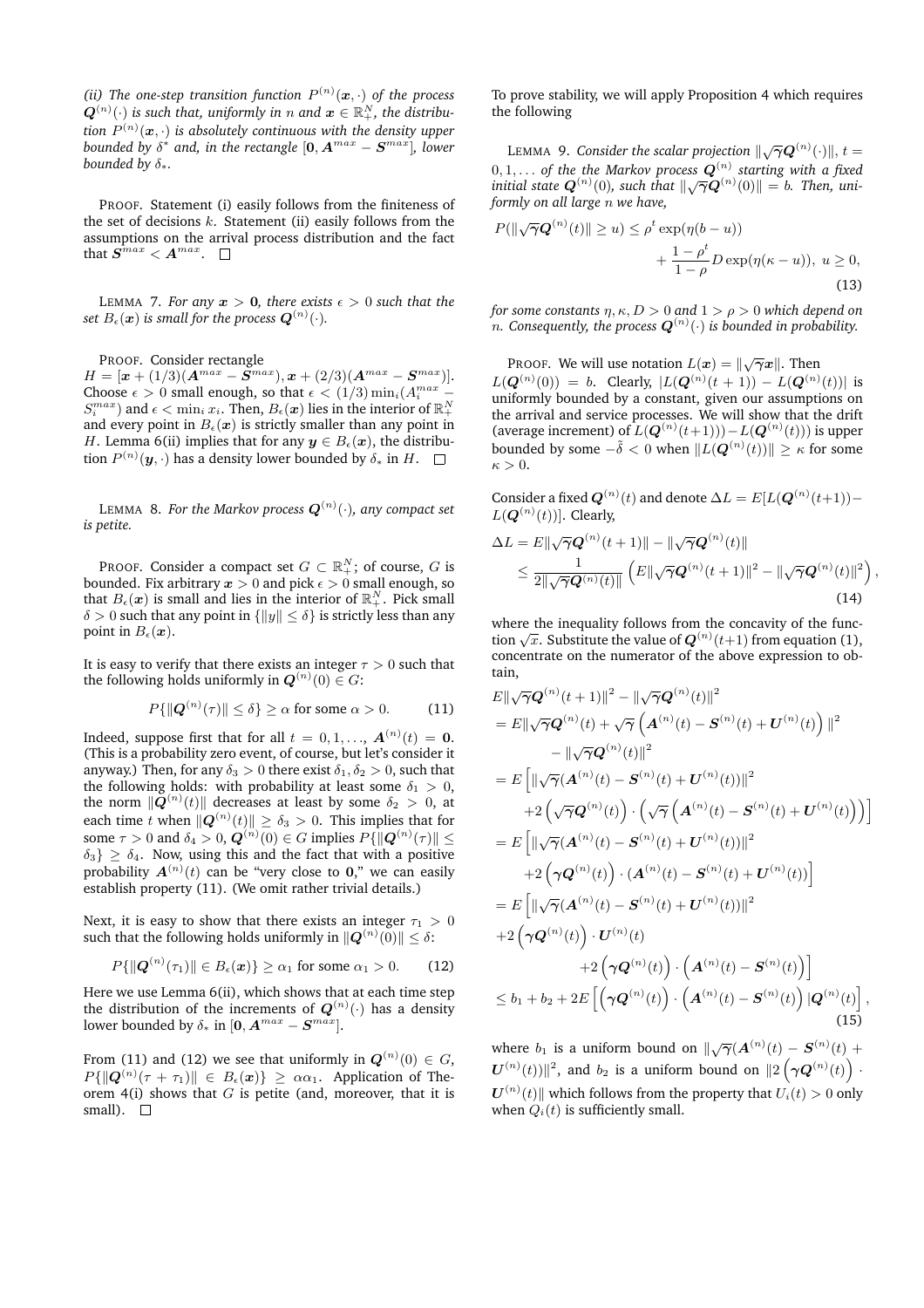To simplify exposition and avoid introducing additional notation, let us assume that  $\boldsymbol{\lambda}^{(n)} - \boldsymbol{\lambda}^* = -\epsilon \boldsymbol{\nu}$  for some  $\epsilon > 0$ . (If not, then instead of  $\lambda^*$  in this proof we can use  $\lambda^{**}$ , which the orthogonal projection of  $\lambda^{(n)}$  on  $V^*$ .) Combining (14) and (15), we obtain

$$
2\|\sqrt{\gamma}\mathbf{Q}^{(n)}(t)\|\Delta L \leq b_1 + b_2
$$
  
+  $2E\left[\left(\gamma\mathbf{Q}^{(n)}(t)\right) \cdot \left(\mathbf{A}^{(n)}(t) - \mathbf{S}^{(n)}(t)\right)\right]$   
=  $b_1 + b_2$   
+  $2E\left[\left(\gamma\mathbf{Q}^{(n)}(t)\right) \cdot \left(\mathbf{A}^{(n)}(t) - \mathbf{\lambda}^* + \mathbf{\lambda}^* - \mathbf{S}^{(n)}(t)\right)\right]$   
=  $b_1 + b_2 - 2\epsilon \|\left(\gamma\mathbf{Q}^{(n)}(t)\right)_+\|$   
+  $2E\left[\left(\gamma\mathbf{Q}^{(n)}(t)\right) \cdot \left(\mathbf{\lambda}^* - \mathbf{S}^{(n)}(t)\right)\right]$   
 $\leq b_1 + b_2 - 2\epsilon \|\left(\gamma\mathbf{Q}^{(n)}(t)\right)_+\|$   
-  $\delta \|\left(\gamma\mathbf{Q}^{(n)}(t)\right)_+\|,$  (16)

where the last inequality follows from the definition of Max Weight (see (2)) and the set  $B_{\boldsymbol{\lambda}^\star}^\delta$  (see (6)). If  $\|\boldsymbol{\gamma}\boldsymbol{Q}^{(n)}(t)\|\geq$ x, then at least one of  $\| \left( \gamma \boldsymbol{Q}^{(n)}(t) \right)$  $_{\star}\parallel$  or  $\parallel\left(\boldsymbol{\gamma Q}^{(n)}(t)\right)$ ⊥ k is greater than or equal to  $x/\sqrt{2}$ . After some algebraic manipulations we obtain ( $\gamma_{min} = \min_i \gamma_i$ ),

$$
\|\sqrt{\gamma}\mathbf{Q}^{(n)}(t)\| > x \implies \|\gamma\mathbf{Q}^{(n)}(t)\| > \sqrt{\gamma_{\min}}x
$$
\n
$$
\implies \|\left(\gamma\mathbf{Q}^{(n)}(t)\right)_\star \|\vee\|\left(\gamma\mathbf{Q}^{(n)}(t)\right)_\perp\| \ge \frac{\sqrt{\gamma_{\min}}x}{\sqrt{2}}
$$
\n
$$
\implies \delta\|\left(\gamma\mathbf{Q}^{(n)}(t)\right)_\star \|\cdot\epsilon\|\left(\gamma\mathbf{Q}^{(n)}(t)\right)_\perp\| \ge (\epsilon \wedge \delta) \frac{\sqrt{\gamma_{\min}}x}{\sqrt{2}}.
$$

Substituting the above in inequality (16) we see that the drift is upper bounded by

$$
-\left(\epsilon\wedge\delta\right)\frac{\sqrt{\gamma_{\min}}x}{2\sqrt{2}}+\frac{b_1+b_2}{\|\sqrt{\gamma}\mathbf{Q}^{(n)}(t)\|}.
$$

This quantity is uniformly bounded by a negative constant for sufficiently large  $x$ . Application of Proposition 5 completes the proof.  $\quad \Box$ 

Now the positive recurrence of  $\boldsymbol{Q}^{(n)}(\cdot)$  follows from Proposition 4. In fact, we will prove the following stronger statement.

THEOREM 10. For each  $n = 1, 2, \ldots$ , the Markov process  $\boldsymbol{Q}^{(n)}(\cdot)$  is positive Harris recurrent and hence has a unique invariant probability distribution, which will be denoted  $\chi^{(n)}.$ Moreover, if  $\bm{Q}^{(n)}(\infty)$  is the (random) process state in stationary regime (i.e. it has distribution  $\chi^{(n)}$ ),

$$
E[\|\mathbf{Q}^{(n)}(\infty)\|^r] < \infty, \forall r > 0.
$$

PROOF. By Lemma 8 any compact set is petite. Since  $\bm{Q}^{(n)}(\cdot)$ is also bounded in probability (Lemma 9), by Proposition 4  $\boldsymbol{Q}^{(n)}(\cdot)$  is positive Harris recurrent.

For a function  $f(\cdot)$  and fixed  $b > 0$ , denote  $T_b f(\cdot) = f(\cdot) \wedge b$ . Consider the process starting from an arbitrary fixed initial

state  $\boldsymbol{Q}^{(n)}(0).$  Since the process is positive Harris recurrent, we can apply the ergodic theorem to obtain (note that  $T_b \|\cdot\|$ is a bounded continuous function):

$$
E\left(T_b\|\mathbf{Q}^{(n)}(\infty)\|^r\right) = \lim_{m \to \infty} \frac{1}{m} \sum_{t=0}^m E\left[T_b\|\mathbf{Q}^{(n)}(t)\|^r\right].
$$
\n(17)

On the other hand,

$$
\lim_{m \to \infty} \frac{1}{m} \sum_{t=0}^{m} E\left[T_b \|\mathbf{Q}^{(n)}(t)\|^r\right] \le \lim_{m \to \infty} \frac{1}{m} \sum_{t=0}^{m} E\left[\|\mathbf{Q}^{(n)}(t)\|^r\right] < C,\tag{18}
$$

for some constant  $C > 0$ , where the second inequality follows from (13). Combining (17) and (18), we have

$$
E\left(T_b\|\boldsymbol{Q}^{(n)}(\infty)\|^{r}\right) \leq C, \quad \forall b > 0,
$$
 (19)

and therefore, by monotone convergence theorem,

$$
E\left(\left\|\mathbf{Q}^{(n)}(\infty)\right\|^r\right) = \lim_{b \to \infty} E\left(T_b\|\mathbf{Q}^{(n)}(\infty)\|^r\right) \leq C.
$$
  

$$
\Box
$$

LEMMA 11. *Uniformly on all (large)* n *and the distributions* of  $\boldsymbol{Q}^{(n)}(0)$ , the distribution of  $\boldsymbol{Q}^{(n)}(\v{1})$  is absolutely continuous *w.r.t. Lebesgue measure, with the density upper bounded by* δ ∗ *.*

We omit the proof, which is straightforward, given our assumptions on the distribution of  $A^{(n)}(t)$ .

LEMMA 12. As  $n \to \infty$ ,  $\|\boldsymbol{Q}^{(n)}(\infty)\| \to \infty$  in probability.

PROOF. The proof is by contradiction. Suppose, for some fixed  $C > 0$  the compact set  $D = \{x \in \mathbb{R}^N : ||x|| \le C\}$  is such that

$$
\limsup_{n \to \infty} \chi^{(n)}(D) = \beta > 0.
$$
 (20)

Suppose  $\boldsymbol{Q}^{(n)}(t) \in D$ . Then, using the same argument as in the proof of Lemma 8, it is easy to see that for any  $\epsilon > 0$  there exists time  $\tau \geq 1$ , such that  $P\{\|\boldsymbol{Q}^{(n)}(t+\tau)\| \leq \epsilon\} \geq \beta_1 > 1$ 0. This in turn implies that, with probability at least some  $\beta_2 > 0$ , for at least one flow *i* the amount of wasted service  $U_i^{(n)}(t+\tau) \geq \epsilon_2 > 0.$  This implies that, for at least one  $i,$ 

$$
\limsup_{n \to \infty} E[U_i^{(n)}(\infty)] \ge \beta_1 \beta_2 \epsilon_2 > 0.
$$

This, however, contradicts the fact that the process is stable for all large *n*.  $\square$ 

## 8. STEADY-STATE QUEUE LENGTHS DEVIATIONS FROM  $\nu$

Let us consider the process  $\bm{Y}^{(n)}(\cdot)$ , defined as

$$
\boldsymbol{Y}^{(n)}(t) := (\boldsymbol{\gamma}\boldsymbol{Q}^{(n)}(t))_{\perp}.
$$

LEMMA 13. *The steady-state expected norm* EkY (n) (∞)k *is uniformly bounded in* n*.*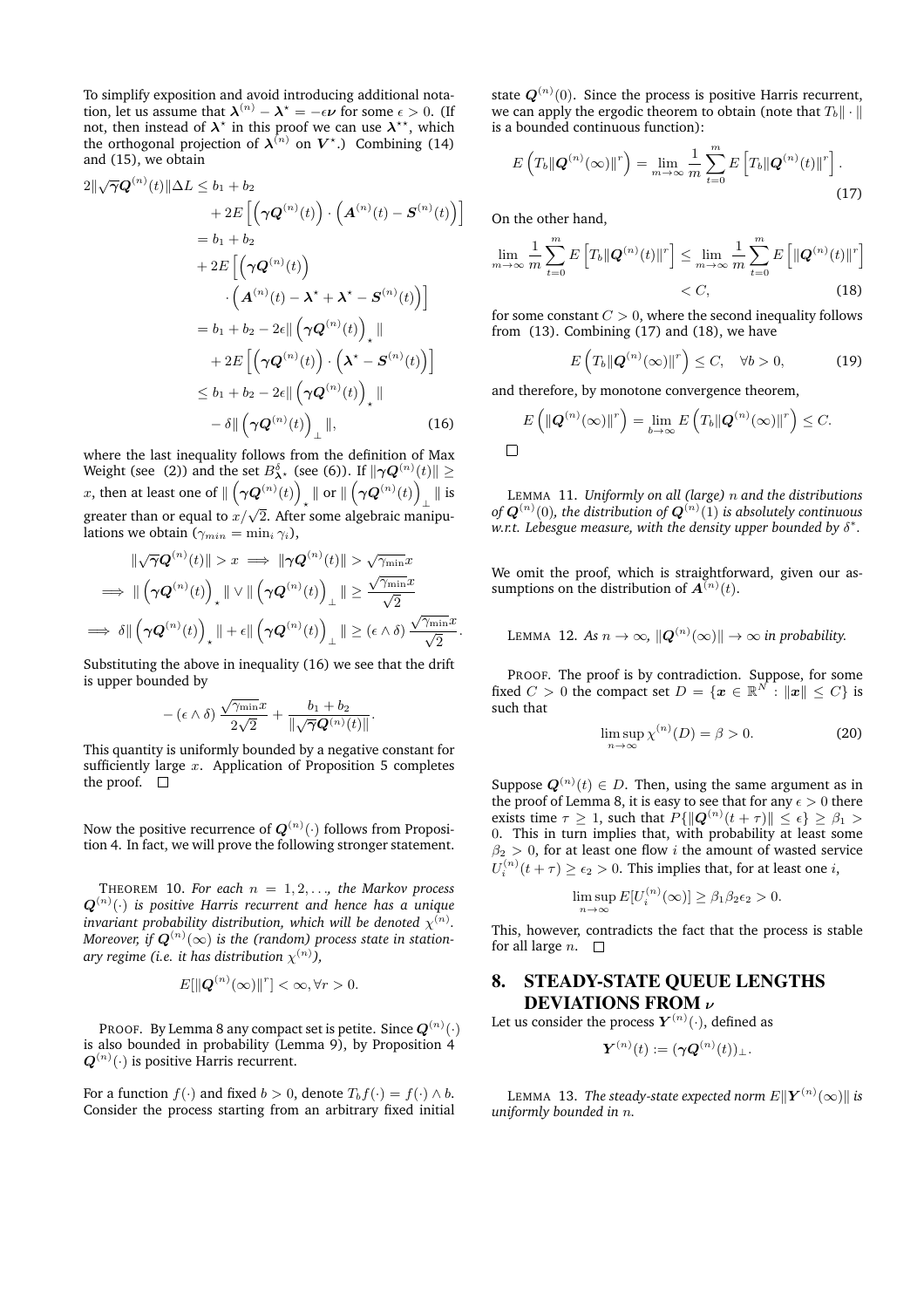PROOF. As we did in the proof of Lemma 9, to simplify exposition, assume that  $\lambda^{(n)} - \lambda^* = -\epsilon \nu$ . (If not, in this proof we would consider the projection  $\boldsymbol{\lambda}^{\star\star}$  of  $\boldsymbol{\lambda}^{(n)}$  on  $V^\star$ , instead of  $\boldsymbol{\lambda}^\star$ . Consider Lyapunov function  $L(\boldsymbol{Q}) = \sum_{i=1}^N \gamma_i Q_i^2$ . By Theorem 10,  $EL(\boldsymbol{Q}^{(n)}(\infty))\,<\,\infty.$  The conditional drift of  $L(\boldsymbol{Q})$  in one time step is given by (let  $\boldsymbol{Q}^{(n)}(t)\,=\,\boldsymbol{Q}^{(n)},$  $A^{(n)}(t) = A^{(n)}$ , and so on, to simplify notation)

$$
E\left[L(\mathbf{Q}^{(n)}(t+1)) - L(\mathbf{Q}^{(n)}(t))|\mathbf{Q}^{(n)}\right]
$$
  
\n
$$
= E\left[\sum_{i=1}^{N} \gamma_i \left(Q_i^{(n)} + A_i^{(n)} - S_i^{(n)} + U_i^{(n)}\right)^2 |\mathbf{Q}^{(n)}\right]
$$
  
\n
$$
- \sum_{i=1}^{N} \gamma_i \left(Q_i^{(n)}\right)^2
$$
  
\n
$$
= E\left[\sum_{i=1}^{N} \gamma_i \left(A_i^{(n)} - S_i^{(n)} + U_i^{(n)}\right) \left(2Q_i^{(n)} + A_i^{(n)} - S_i^{(n)} + U_i^{(n)}\right) |\mathbf{Q}^{(n)}\right]
$$

$$
=E\left[\sum_{i=1}^{N}\gamma_{i}\left(A_{i}^{(n)}-S_{i}^{(n)}+U_{i}^{(n)}\right)^{2}\right.+2\gamma_{i}Q_{i}^{(n)}\left(A_{i}^{(n)}-S_{i}^{(n)}+U_{i}^{(n)}\right)|\mathbf{Q}^{(n)}\right]\leq b_{1}+2\left(\gamma\mathbf{Q}^{(n)}\right)\cdot\left(\boldsymbol{\lambda}^{(n)}-E\left(\mathbf{S}^{(n)}|\mathbf{Q}^{(n)}\right)\right)= b_{1}+2\left(\gamma\mathbf{Q}^{(n)}\right)\cdot\left(\boldsymbol{\lambda}^{(n)}-\boldsymbol{\lambda}^{*}+\boldsymbol{\lambda}^{*}-E\left(\mathbf{S}^{(n)}|\mathbf{Q}^{(n)}\right)\right)+2\left(\gamma\mathbf{Q}^{(n)}\right)\cdot\left(\boldsymbol{\lambda}^{*}-E\left(\mathbf{S}^{(n)}|\mathbf{Q}^{(n)}\right)\right)\leq b_{1}-2\epsilon\|\left(\gamma\mathbf{Q}^{(n)}\right)_{\star}\|+2\min_{\mathbf{y}\in B_{\nu}^{2}}\left(\gamma\mathbf{Q}^{(n)}\right)\cdot\left(\boldsymbol{\lambda}^{*}-\mathbf{y}\right)\leq b_{1}-2\epsilon\|\left(\gamma\mathbf{Q}^{(n)}\right)_{\star}\|+2\min_{\mathbf{y}\in B_{\nu}^{2}}\left(\gamma\mathbf{Q}^{(n)}\right)\cdot\left(\boldsymbol{\lambda}^{*}-\mathbf{y}\right)\leq b_{1}-2\epsilon\|\left(\gamma\mathbf{Q}^{(n)}\right)_{\star}\|-2\delta\|(\gamma\mathbf{Q})_{\perp}\|,
$$
\n(21)

where  $b_1$  depends only on  $\gamma$ ,  $A^{max}$ ,  $S^{max}$ , and the last inequality follows from the definition of MaxWeight and  $B_{\lambda^*}^{\delta}$ . Now consider the process  $\boldsymbol{Q}^{(n)}(\cdot)$  in stationary regime, and take the expectation of both parts of (21). We obtain,

$$
2\delta E\left[\|\left(\gamma \boldsymbol{Q}^{(n)}(\infty)\right)_{\perp}\|\right] + 2\epsilon E\left[\|\left(\gamma \boldsymbol{Q}^{(n)}(\infty)\right)_{\star}\|\right] \leq b_1. \tag{22}
$$

Recalling that  $(\gamma \mathbf{Q}^{(n)}(\infty))$  $\mathbf{Y}^{(n)}(\infty)$ , we see that  $E\Vert \boldsymbol{Y}^{(n)}(\infty)\Vert$  is uniformly bounded.

# 9. LIMIT OF THE QUEUE-DIFFERENTIAL PROCESS

We now define a Markov chain  $Y^{\star}(\cdot)$ , which, in the sense that will be made precise later, is a limit of the (non-Markov) process  $\boldsymbol{Y}^{(n)}(\cdot)$  as  $n \to \infty$ .

Define  $\boldsymbol{Y}^{(n)}(t)$  as the orthogonal projection of  $\boldsymbol{\gamma Q}^{(n)}(t)$  on the subspace  $\boldsymbol \nu_\perp.$  We call  $\boldsymbol Y^{(n)}(\cdot)$  a *queue-differential* process. (Obviously, *under the CRP condition*, the queue-differential process is equal to the "queue deviation" process  $Y^{(n)}(\cdot) =$  $(\gamma \mathbf{Q}^{(n)}(t))_{\perp}$  in Section 8. When CRP does not hold, the "deviation" and "differential" processes are defined differently. This will be discussed in Section 10.) Denote by  $\bm{Y}^{(n)}(\infty)$  the

corresponding projection of the steady-state  $\bm{Q}^{(n)}(\infty)$ , and by  $\Gamma^{(n)}$  its distribution.

Markov chain  $Y^{\star}(\cdot)$  is defined formally as follows. (We will show below that, in fact, the distribution  $\Gamma^{(n)}$  converges to the stationary distribution  $\Gamma^*$  of  $Y^*(\cdot)$ .) The state space of  $Y^{\star}(\cdot)$  is  $\nu_{\perp}$ . Assume that at time t the "scheduler" chooses decision

$$
k \in \underset{l:\boldsymbol{\mu}^{l} \in \mathbf{V}^{\star}}{\arg \max} (\boldsymbol{Y}^{\star}(t)) \cdot \boldsymbol{\mu}^{l}, \tag{23}
$$

which determines the corresponding random amount of service  $S(t)$ , provided to the "queues" given by vector  $\mathbf{Q}^{\star}(t)$  =  $Y^*(t)/\gamma$ . After that the (random) amount  $A^*(t)$  of new "work" arrives and is added to the "queues." Finally, the new queue lengths vector  $\bm{Q}^{\star}(t) \!-\! \bm{S}(t) \!+\! \bm{A}^{\star}(t)$  is transformed into  $\bm{Y}^{\star}(t)$ 1) via componentwise multiplication by  $\gamma$  and orthogonal projection on  $\nu_{\perp}$ . (Note that both  $\mathbf{Q}^{\star}(t)$  and  $\mathbf{Y}^{\star}(t)$  may have components of any sign. Also, there is no "wasted service" here.) In summary, the one step evolution is described by

$$
\boldsymbol{Y}^{\star}(t+1) = \boldsymbol{Y}^{\star}(t) + (\boldsymbol{\gamma}\boldsymbol{A}^{\star}(t) - \boldsymbol{\gamma}\boldsymbol{S}(t))_{\perp}.
$$
 (24)

Informally, one can interpret the process  $Y^{\star}(\cdot)$  as the queuedifferential process  $\boldsymbol{Y}^{(n)}(\cdot),$  when  $n$  is very large and the queue length vector  $\boldsymbol{Q}^{(n)}$  is both large and has a small angle with ν. Under these conditions, *the only service decisions*  $k$  that can be chosen are such that  $\boldsymbol{\mu}^k \in \boldsymbol{V}^\star,$  and the choice is uniquely determined by  $\boldsymbol{Y}^{(n)}(\cdot)$ .

Let  $\tilde{P}(x, \cdot)$  denote the one-step transition function for the Markov process  $\bm{Y}^\star(\cdot).$  If  $\bm{x}\,\in\,\bm{\nu}_\perp,$  then let  $\tilde{B}_\epsilon(\bm{x})\,:=\,\{\bm{y}\,\in\,\,$  $\nu_{\perp}$  :  $||\mathbf{y} - \mathbf{x}|| \leq \epsilon$ . The following fact is analogous to Lemma 6.

LEMMA 14. *(i)* The points  $y \in \nu_{\perp}$ , such that

$$
k \in \underset{l:\boldsymbol{\mu}^{l} \in \mathbf{V}^{\star}}{\arg \max} \boldsymbol{y} \cdot \boldsymbol{\mu}^{l} \tag{25}
$$

*is non-unique, form a set of zero Lebesgue measure. Moreover, if* y *is such that the corresponding decision* k *is unique, then for a sufficiently small*  $\epsilon > 0$  *the decision*  $k$  *is also the unique element of*

$$
\argmax_{l:\boldsymbol{\mu}^l\in\boldsymbol{V}^{\star}}\boldsymbol{z}\cdot\boldsymbol{\mu}^l
$$

*for all*  $z \in \tilde{B}_{\epsilon}(\boldsymbol{u})$ .

*(ii)* There exist small  $\epsilon > 0$  and constant  $c_* > 0$ ,  $c^* > 0$  such *that*  $\tilde{P}(\mathbf{x}, \cdot)$  *is absolutely continuous and, moreover, uniformly in*  $x \in \nu_{\perp}$ , the density of  $\tilde{P}(x, \cdot)$  *is lower bounded by*  $c_*$  *on set*  $\tilde{B}_{\epsilon}({\bm{x}})$  and is upper bounded by  $c^*$  everywhere.

PROOF. Statement (i) is obvious. Statement (ii) follows from our assumptions on the distribution of  $\mathbf{A}^{\star}(t)$ , the fact that  $A^{max} > S^{max}$ , and the one-step evolution rule (24). We omit details.  $\square$ 

LEMMA 15. For the Markov chain  $Y^{\star}(\cdot)$ , every compact set *is petite.*

The proof easily follows from Lemma 14, by using the argument analogous to that in the proof of Lemma 8. We omit details.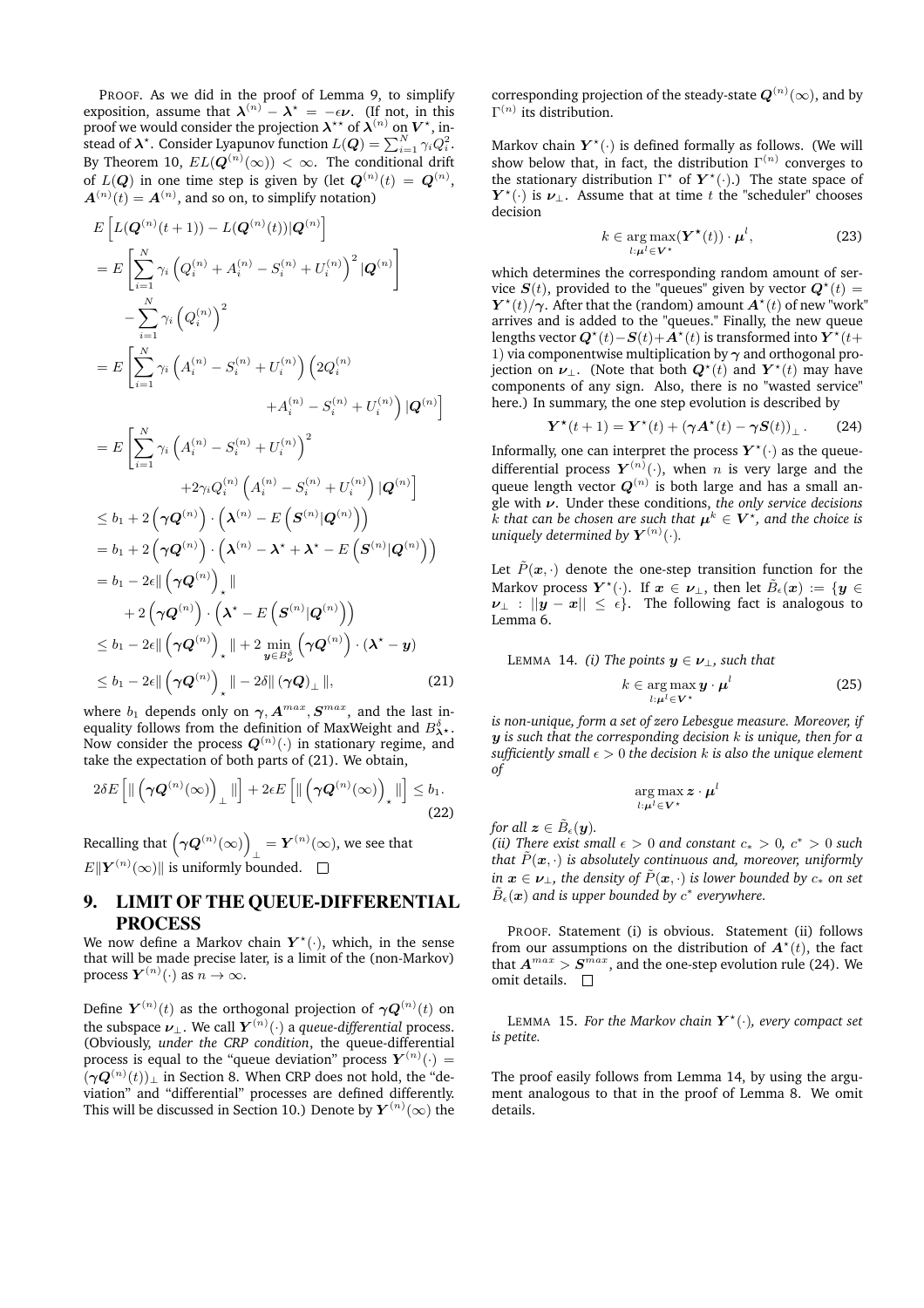Next, we establish some properties of a stationary distribution Γ<sup>\*</sup> of the Markov process  $\overline{Y}^{\star}(\cdot)$ , assuming a stationary distri*bution exists*. This will help us later prove that the stationary distribution in fact exists and is unique.

LEMMA 16. If  $\Gamma^*$  is a stationary distribution of  $\bm{Y}^{\star}(\cdot)$ , then  $Γ<sup>∗</sup>$  *is equivalent to the Lebesgue measure L̃, i.e.*  $Γ<sup>∗</sup> ≪ L̄$  *and*  $\tilde{\mathcal{L}} \ll \Gamma^{\star}.$ 

PROOF.  $\Gamma^{\star} \ll \tilde{\mathcal{L}}$ : This follows from Lemma 14.  $\tilde{\mathcal{L}} \ll \Gamma^*$ : It suffices to show that  $\Gamma^*(\tilde{B}_r(z)) > 0$  for any  $z \in \nu_{\perp}$  and  $r > 0$ . Consider the process  $Y^{\star}(\cdot)$  with the distribution of  $Y^*(0)$  equal to  $\Gamma^*$ . (Then the process is of course stationary.) Fix any  $0 < \beta < 1$  and choose a compact set  $D \subset \nu_{\perp}$  such that  $\Gamma^*(D) \ge \beta$ . Using Lemma 14 we can easily show that there exists time  $\tau>0$  and a constant  $\Delta>0,$ such that, uniformly in  $Y^*(0) = x \in D$ ,

$$
P\{\boldsymbol{Y}^{\star}(\tau) \in \tilde{B}_r(\boldsymbol{z}) \mid \boldsymbol{Y}^{\star}(0) = \boldsymbol{x}\} \geq \Delta,
$$

and therefore

$$
\Gamma^{\star}(\tilde{B}_r(\boldsymbol{z})) \geq \beta \Delta > 0.
$$

 $\Box$ 

LEMMA 17. *Suppose*  $\Gamma^*$  *is a stationary distribution of*  $\boldsymbol{Y}^*(\cdot)$ *.* Then  $\tilde{P}_{\bm{x}}(\bm{Y}^\star \to \infty) = 0$ ,  $\Gamma^\star$  – *a.s., and hence*  $\tilde{P}_{\bm{x}}(\bm{Y}^\star(t) \to$  $\infty$ ) = 0,  $\tilde{\mathcal{L}}$  – a.s..

PROOF. The proof is by contradiction. Let  $Y^{\star}(0)$  have the stationary distribution  $\Gamma^{\star}$ , and assume that  $\exists \epsilon > 0, \epsilon_1 > 0$ such that

$$
\Gamma^{\star}(\{\boldsymbol{x}:\tilde{P}_{\boldsymbol{x}}(\boldsymbol{Y}^{\star}\to\infty)\geq\epsilon_{1}\})\geq\epsilon.
$$

This would imply that  $\limsup P(Y^*(t) \in D) \leq 1 - \epsilon \epsilon_1$  for every compact set  $D \subset \overset{t\to\infty}{\nu_\perp}$ . This is impossible, because the distribution of  $Y^*(t)$  is equal to  $\Gamma^*$  for all t.

LEMMA 18. If process  $Y^{\star}(\cdot)$  has a stationary distribution, it *is non-evanescent.*

PROOF. Consider process  $Y^{\star}(\cdot)$  with fixed initial state  $Y^*(0) = x$ . Consider one-step transition. The distribution of  $Y^*(1)$  is absolutely continuous with respect to  $\tilde{\mathcal{L}}$ . Thus, by Lemma 17, with probability 1,  $\boldsymbol{z} = \boldsymbol{Y}^{\star}(1)$  is such that  $\tilde{P}_{\boldsymbol{z}}(\boldsymbol{Y}^\star \to \infty) = 0$ . Then,  $\tilde{P}_{\boldsymbol{x}}(\boldsymbol{Y}^\star \to \infty) = 0$ .

LEMMA 19. *Suppose*  $\Gamma^*$  *is a stationary distribution of*  $\boldsymbol{Y}^*(\cdot)$ *. Then, the Markov chain is positive Harris recurrent, and therefore* Γ ? *is its unique stationary distribution.*

PROOF. Since every compact set is petite (Lemma 15) and the process is non-evanescent (Lemma 18), it is Harris recurrent by Proposition 4. But since it has a finite invariant measure  $\Gamma^{\star}, \boldsymbol{Y}^{\star}(\cdot)$  is positive Harris recurrent.

We now show the existence of a stationary distribution of  $\boldsymbol{Y}^{(\star)}(\cdot).$ 

LEMMA 20. *Every weak limit point* Γ (?) *of the sequence of distributions* Γ (n) *is a stationary distribution of the process*  $\boldsymbol{Y}^{(\star)}(\cdot).$ 

PROOF. Let  $\Gamma^\star$  be a weak limit of  $\Gamma^{(n)}$  along a subsequence on  $n$ . We can make the following observations.

(a) Observe that uniformly on all (large)  $n$  and the distributions of  $\boldsymbol{Q}^{(n)}(0),$  the distribution of  $\boldsymbol{Y}^{(n)}(1)$  is absolutely continuous w.r.t. Lebesgue measure, with the upper bounded density. (This easily follows from Lemma 11 and the fact that  $\|\mathbf{Q}^{(n)}(1)-\mathbf{Q}^{(n)}(0)\|$  is uniformly bounded.) Then, we see that  $\Gamma^*$  is absolutely continuous with bounded density.

(b) Consider any point  $y \in \nu_{\perp}$  such that the decision k in (25) is unique and a small  $\epsilon > 0$  such that this decision k is also unique for all  $z \in \tilde{B}_{\epsilon}(y)$ . (See Lemma 14(i).) Then, there exists a sufficiently large  $C > 0$  such that, uniformly in n, conditions  $\|\mathbf{Q}^{(n)}(t)\| \geq C$  and  $\mathbf{Y}^{(n)}(t) \in \tilde{B}_{\epsilon}(\mathbf{y})$  imply that the same decision  $k$  will be unique at time  $t$  for the process  $\boldsymbol{Q}^{(n)}(\cdot).$ 

Using these two observations, Lemma 12, and the fact that the distribution of  $\boldsymbol{A}^{(n)}(t)$  converges to that of  $\boldsymbol{A}^\star(t),$  we can choose a further subsequence of  $n$  along which the following property holds. The stationary versions of processes  $\bm{Q}^{(n)}(\cdot)$ and the process  $Y^{\star}(\cdot)$  with distribution of  $Y^{\star}(0)$  equal to  $\Gamma^{\star}$ , can be constructed on one common probability space, so that with probability 1:

(c) for all large  $n$ , the same decision  $k$  is chosen at time 0 in the processes  $\boldsymbol{Q}^{(n)}(\cdot)$  and  $\boldsymbol{Y}^{\star}(\cdot);$ 

(d)  $Y^{(n)}(0) \to Y^*(0)$  and  $Y^{(n)}(1) \to Y^*(1)$ .

This, in turn, implies that for any bounded continuous function  $q$  we have,

$$
E[g(\mathbf{Y}^*(0))] = \lim_{n \to \infty} E\left[g(\mathbf{Y}^{(n)}(0))\right],
$$
  

$$
E[g(\mathbf{Y}^*(1))] = \lim_{n \to \infty} E\left[g(\mathbf{Y}^{(n)}(1))\right].
$$

But,  $E\left[g(\boldsymbol{Y}^{(n)}(0))\right] = E\left[g(\boldsymbol{Y}^{(n)}(1))\right]$  for all n. Therefore,  $E[g(Y^{\star}(0))] = E[g(Y^{\star}(1))]$ . This proves stationarity of  $\Gamma^*$ .

THEOREM 21. The Markov process  $Y^{\star}(\cdot)$  is positive Harris  ${\it recurrent.}$  The sequence  $\Gamma^{(n)}$  [i.e., the distributions of  $\boldsymbol{Y}^{(n)}(\infty) J$ *weakly converges to the unique stationary distribution* Γ ? *of*  $\boldsymbol{Y}^{\star}(\cdot).$ 

PROOF. This follows from Lemma 20 and Lemma 19.  $\Box$ 

We are finally in position to give a

PROOF OF THEOREM 2. By Theorem 21, the process  $Y^{\star}(\cdot)$ is positive Harris recurrent. Moreover, we know that it is such that every compact set is petite. We can pick any compact set D such that  $\Gamma^{\star}(D) > 0$ , and using Nummelin splitting view the process  $Y^{\star}(\cdot)$  as having an atom state, with finite average return time to this atom. We see that the cumulative "service process"  $G^{\star}(\cdot)$  corresponding to  $Y^{\star}(\cdot)$  in steady-state is such that

$$
\max_i \lim_{T \to \infty} P(G_i^{\star}(T) = 0) = 0.
$$